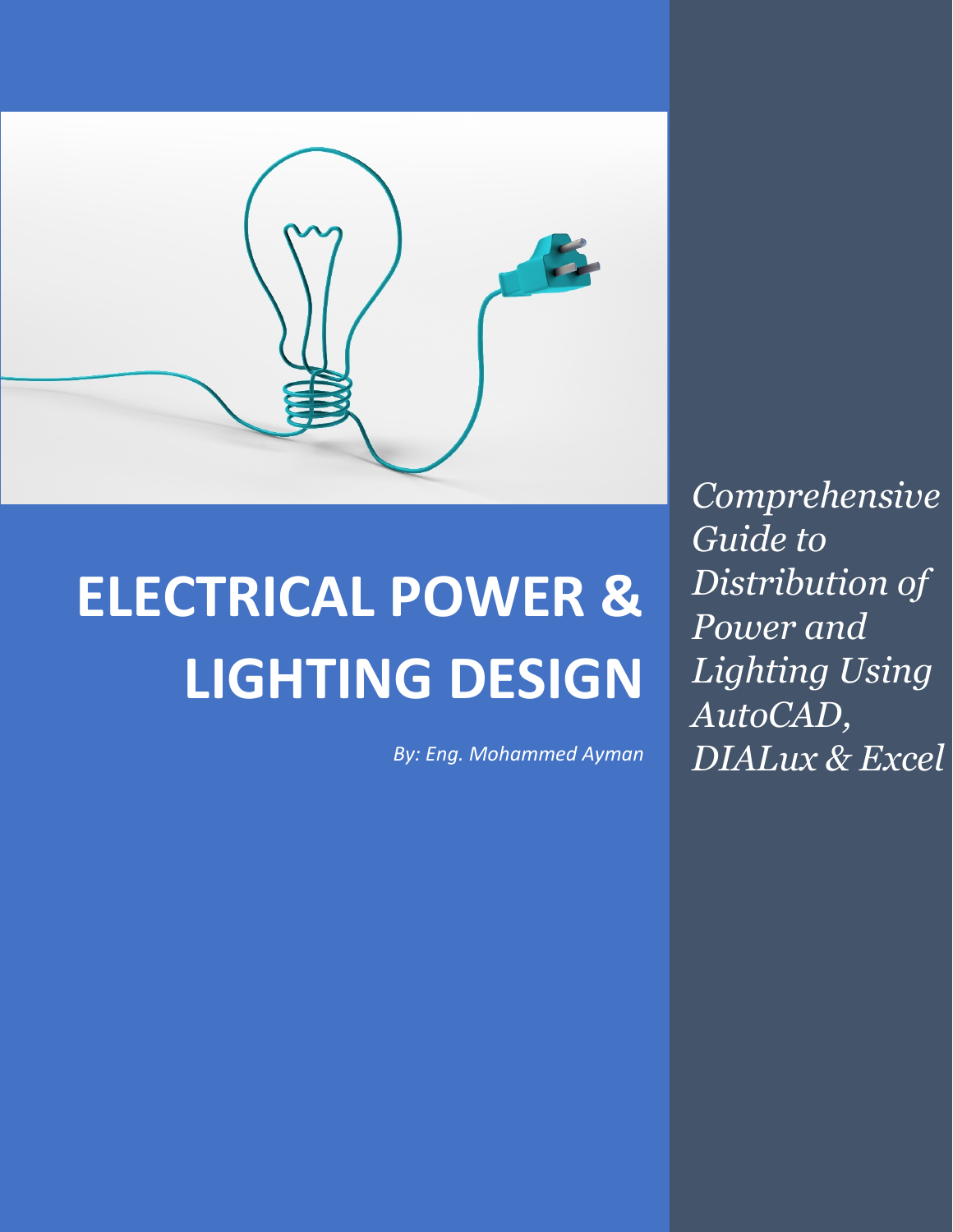

#### **About the Author**



*Eng. Mohammed Ayman*

*I earned my degree from Eastern Mediterranean University (Turkey, North Cyprus) in B.S Electrical & Electronic Engineering; shortly after, I began my career as an electrical site engineer in a mega-scale project in Qatar which allowed me to monitor and supervise electrical site installations. Following that, I indulged in the design field of the electrical low voltage distribution systems and have accomplished more than 10 projects with the compliance of the national codes & international standards.*

- *Holding ABET Accreditation.*
- *Registered and accredited by the Engineering & Consulting Committee in Qatar.*
- *Accredited by Engineers Australia as a Professional Engineer*.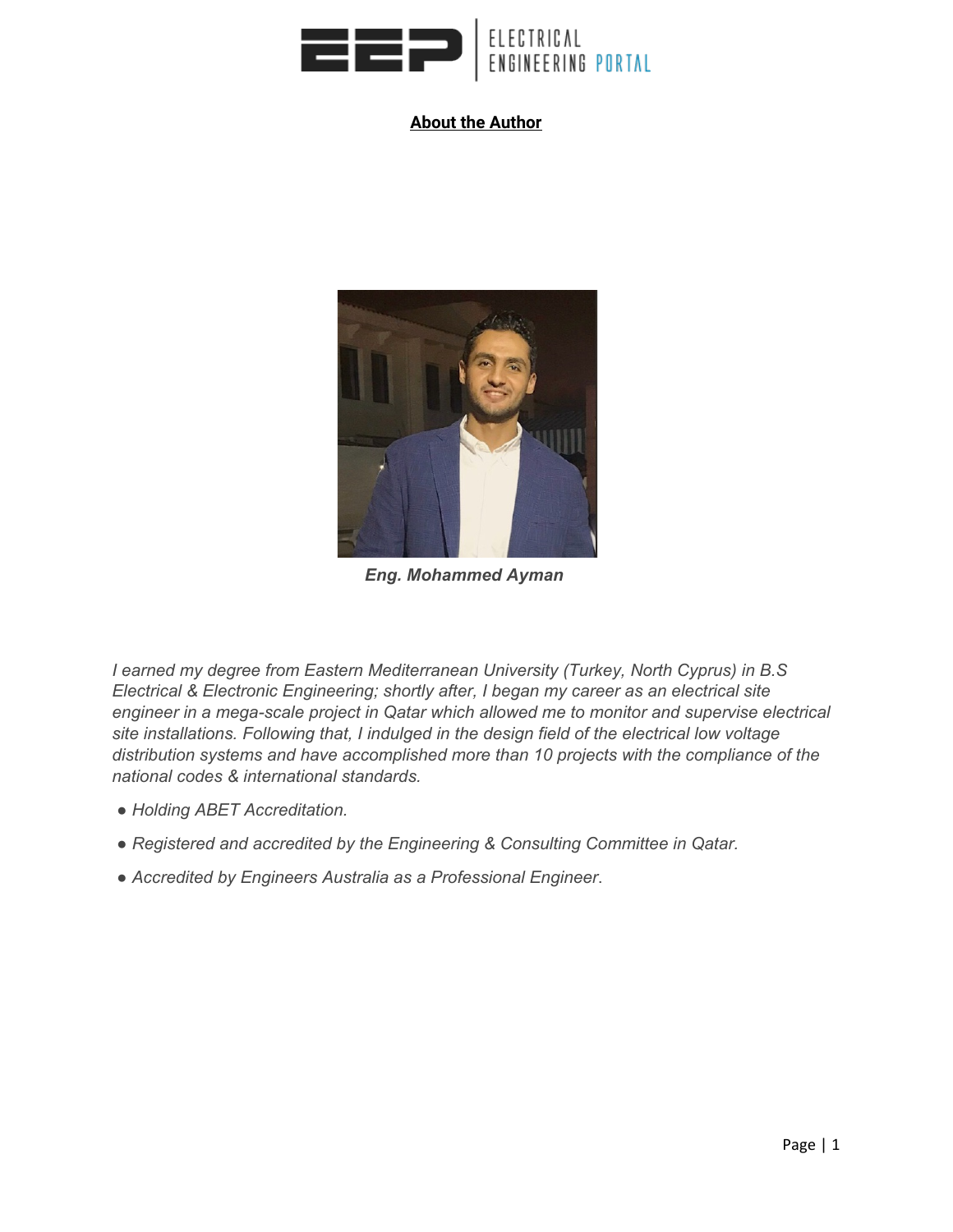

### **Electrical Power & Lighting Design Coursebook**

## **By: Eng. Mohammed Ayman**

# **Course Outline**

| 1.1. |  |  |
|------|--|--|
|      |  |  |
|      |  |  |
| 2.1. |  |  |
|      |  |  |
|      |  |  |
|      |  |  |
|      |  |  |
|      |  |  |
|      |  |  |
|      |  |  |
| 2.2. |  |  |
|      |  |  |
|      |  |  |
|      |  |  |
|      |  |  |
|      |  |  |
|      |  |  |
|      |  |  |
| 2.3. |  |  |
|      |  |  |
|      |  |  |
|      |  |  |
|      |  |  |
|      |  |  |
| 2.4. |  |  |
|      |  |  |
|      |  |  |
| 2.5. |  |  |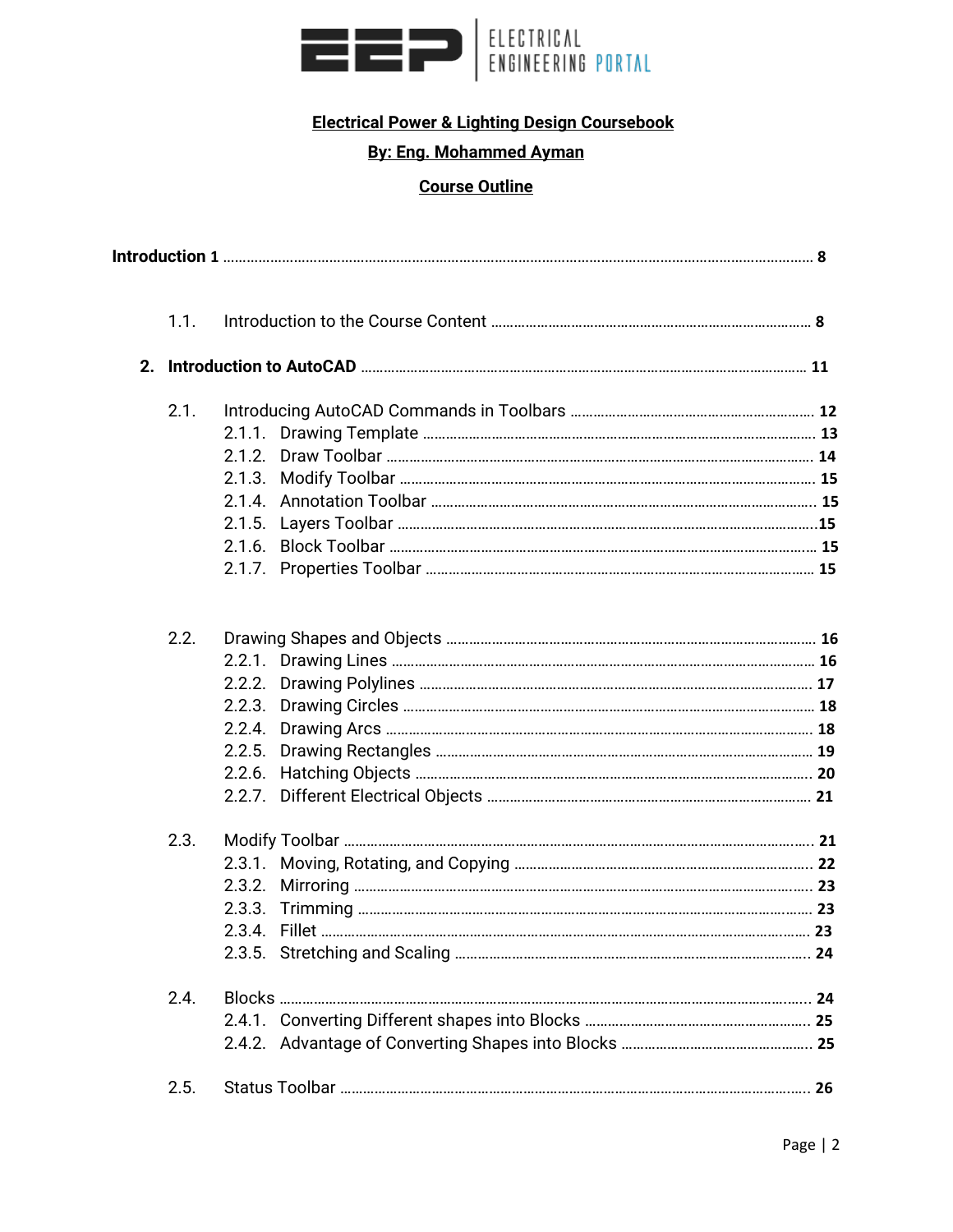

| 2.6. |  |  |
|------|--|--|
|      |  |  |
| 3.1. |  |  |
| 3.2. |  |  |
|      |  |  |
|      |  |  |
|      |  |  |
|      |  |  |
|      |  |  |
|      |  |  |
|      |  |  |
|      |  |  |
| 3.3. |  |  |
|      |  |  |
|      |  |  |
|      |  |  |
| 3.4. |  |  |
|      |  |  |
|      |  |  |
|      |  |  |
|      |  |  |
|      |  |  |
| 3.5. |  |  |
|      |  |  |
|      |  |  |
|      |  |  |
| 3.6. |  |  |
| 3.7. |  |  |
|      |  |  |
|      |  |  |
|      |  |  |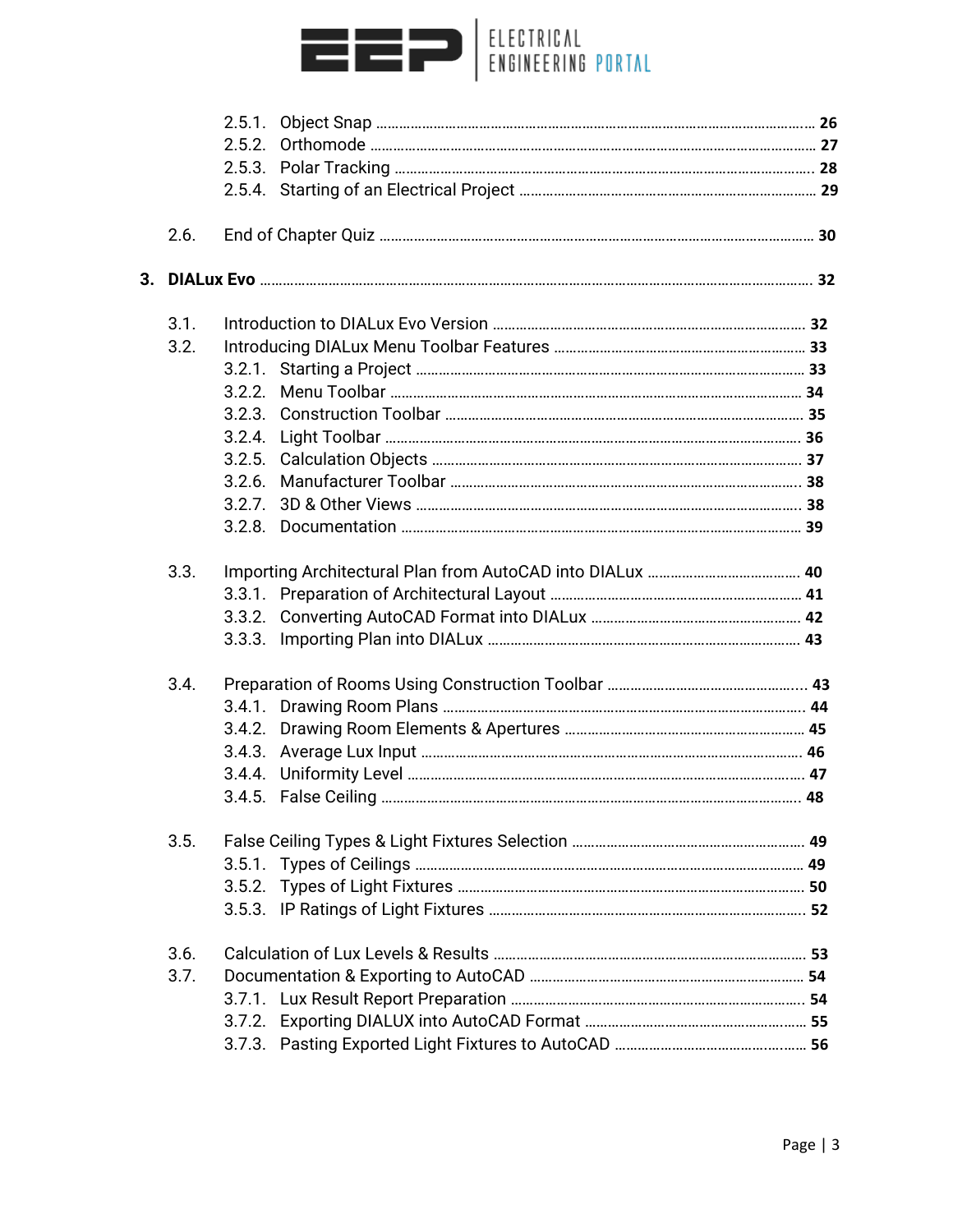

3.8. End of Chapter Quiz ……………………………………………………………………………………………… **57**

| 4.1. |  |
|------|--|
|      |  |
| 4.2. |  |
|      |  |
|      |  |
| 4.3. |  |
|      |  |
|      |  |
|      |  |
|      |  |
| 4.4. |  |
|      |  |
|      |  |
| 4.5. |  |
|      |  |
|      |  |
| 4.6. |  |
| 4.7. |  |
|      |  |

| 5.1.             |                                                                          |  |
|------------------|--------------------------------------------------------------------------|--|
|                  | 5.1.1. Gathering Electrical Information from Architecture Department  82 |  |
|                  | 5.1.2. Gathering Electrical Information from Mechanical Department  83   |  |
|                  |                                                                          |  |
| 5.2 <sub>1</sub> |                                                                          |  |
|                  |                                                                          |  |
|                  |                                                                          |  |
|                  |                                                                          |  |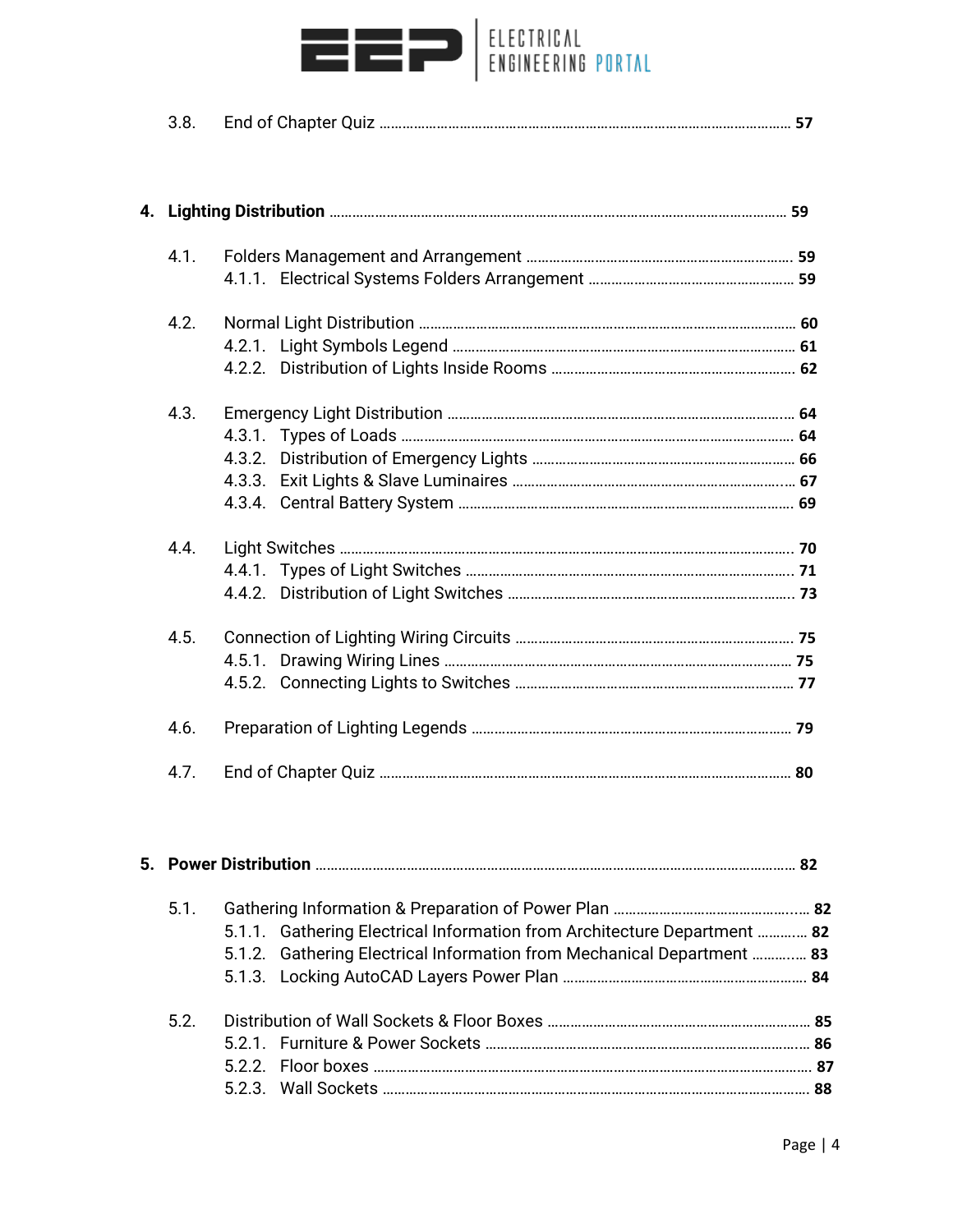

| 5.3. |  |
|------|--|
|      |  |
|      |  |
| 5.4. |  |
|      |  |
|      |  |
| 5.5. |  |
|      |  |
|      |  |
| 5.6. |  |
|      |  |
|      |  |
| 5.7. |  |
|      |  |
|      |  |
| 5.8. |  |
|      |  |
| 6.1. |  |
|      |  |
|      |  |
| 6.2. |  |
|      |  |
|      |  |
|      |  |
|      |  |
|      |  |
|      |  |
| 6.3. |  |
|      |  |
|      |  |
| 6.4. |  |
|      |  |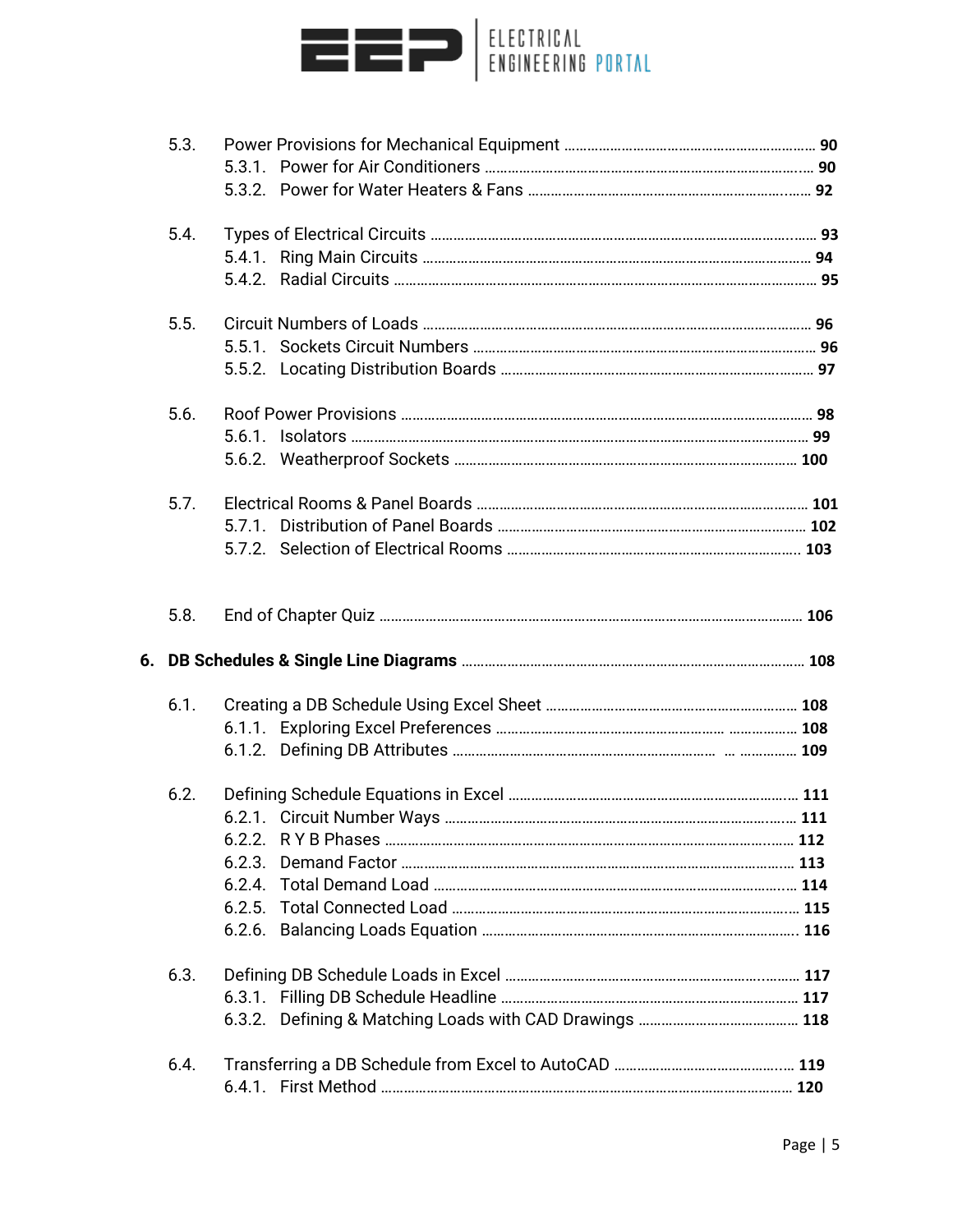

| 6.5. |            |                                                                           |  |
|------|------------|---------------------------------------------------------------------------|--|
|      |            | 6.5.1. HV to LV Generation, Transmission & Distribution of Power  121     |  |
|      |            |                                                                           |  |
|      |            | 6.5.3. Interpreting a Single Line Diagram with a Backup Generator  124    |  |
|      |            |                                                                           |  |
| 6.6. |            |                                                                           |  |
|      |            |                                                                           |  |
|      |            |                                                                           |  |
| 7.1. |            |                                                                           |  |
|      |            |                                                                           |  |
|      |            |                                                                           |  |
|      |            |                                                                           |  |
| 7.2. |            |                                                                           |  |
|      |            |                                                                           |  |
|      |            |                                                                           |  |
|      |            |                                                                           |  |
| 7.3. |            |                                                                           |  |
|      |            |                                                                           |  |
|      |            |                                                                           |  |
| 7.4. |            |                                                                           |  |
|      |            |                                                                           |  |
|      |            |                                                                           |  |
| 7.5. |            |                                                                           |  |
|      |            |                                                                           |  |
|      |            |                                                                           |  |
|      |            |                                                                           |  |
| 7.6. |            |                                                                           |  |
|      |            | 7.6.1. Types, Causes & Effects of Short Circuit Faults  161               |  |
|      |            |                                                                           |  |
| 7.7. | Videos)167 | Calculating Voltage Drop & Short Circuit Current in Excel Sheets (Lecture |  |
| 7.8. |            |                                                                           |  |
|      |            |                                                                           |  |